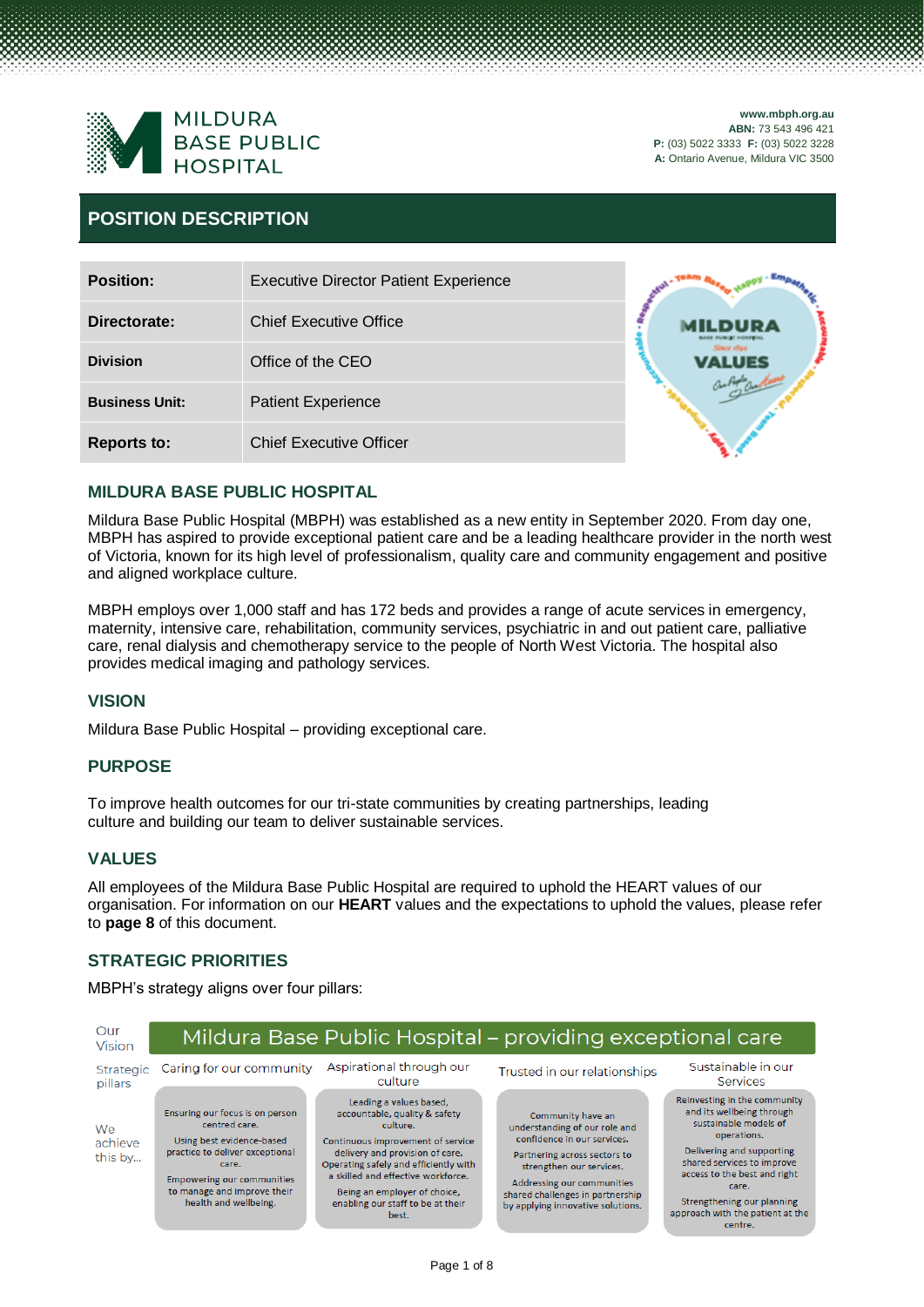

#### **POSITION SUMMARY**

The Executive Director Patient Experience (EDPE) is an integral role to ensure MBPH achieves it overall vision and purpose by ensuring the patient is at the centre of everything MBPH does. It also forms part of the MBPH's overall senior management team reporting to the CEO and working alongside six (6) other Executives and Directorates who share the importance of understanding that patient experience is everyone's objective at MBPH. The EDPE provides strong leadership, having professional leadership responsibility of the nursing and midwifery functions and allied health disciplines across MBPH.

The EDPE has strategic and operational oversight and line management responsibility and accountability for the following divisions:

- Professional nursing and midwifery and allied health leadership
- Patient Safety and Improvement;
- Aboriginal Health Unit;
- Allied Health, Community and Day Services; and
- Clinical Learning and Development.

The EDPE is an outcome focused individual who is accountable for the provision of exceptional patient care within MBPH, ensuring that patients are undergoing appropriate and safe treatment that is applied at a consistent level and that is patient-centric.

It also plays an important role in contributing to the development and implementation of strategies to meet the health needs of the community and that are consistent with MBPHs strategic and operational plans as well as the Department of Health plans including the Statement of Priorities and relevant targets and key performance indicators.

The EDPE works closely with the Executive team and other operational Directors and leaders in the management of the health service. They also play an integral role in contributing to and building MBPHs organisational culture and role modelling the HEART values to ensure that we maintain our values led and aligned culture.

All staff at Mildura Base Public Hospital must have the personal qualities, knowledge and skills as described in the Mildura Base Public Hospital Heartbeat Guideline (Code of Conduct) and uphold and model these behaviours in and outside of our health service.

#### **KEY RESPONSIBILITIES AND DUTIES**

#### **Strategic Leadership**

- Significantly contributes to the MBPH strategic planning, consistent with strategic and operational objectives and the Northern Mallee Integrated Partnerships and the Department of Health Statement of Priorities;
- Setting and monitoring team workplans and clearly identifying targets and ensuring that projects are linked to the goals of the organisations strategic plan;
- Leading and sponsoring Executive projects and portfolios as allocated and directed by the CEO;
- Providing strong leadership for the nursing profession across MBPH, fostering an environment that inspires staff to set direction for and continually improve services;
- Contributing to and participating in MBPH Executive Committee/s;
- Ensuring effective stakeholder relationships within and external to MBPH by initiating, developing and maintaining appropriate working relationships with staff and key stakeholders.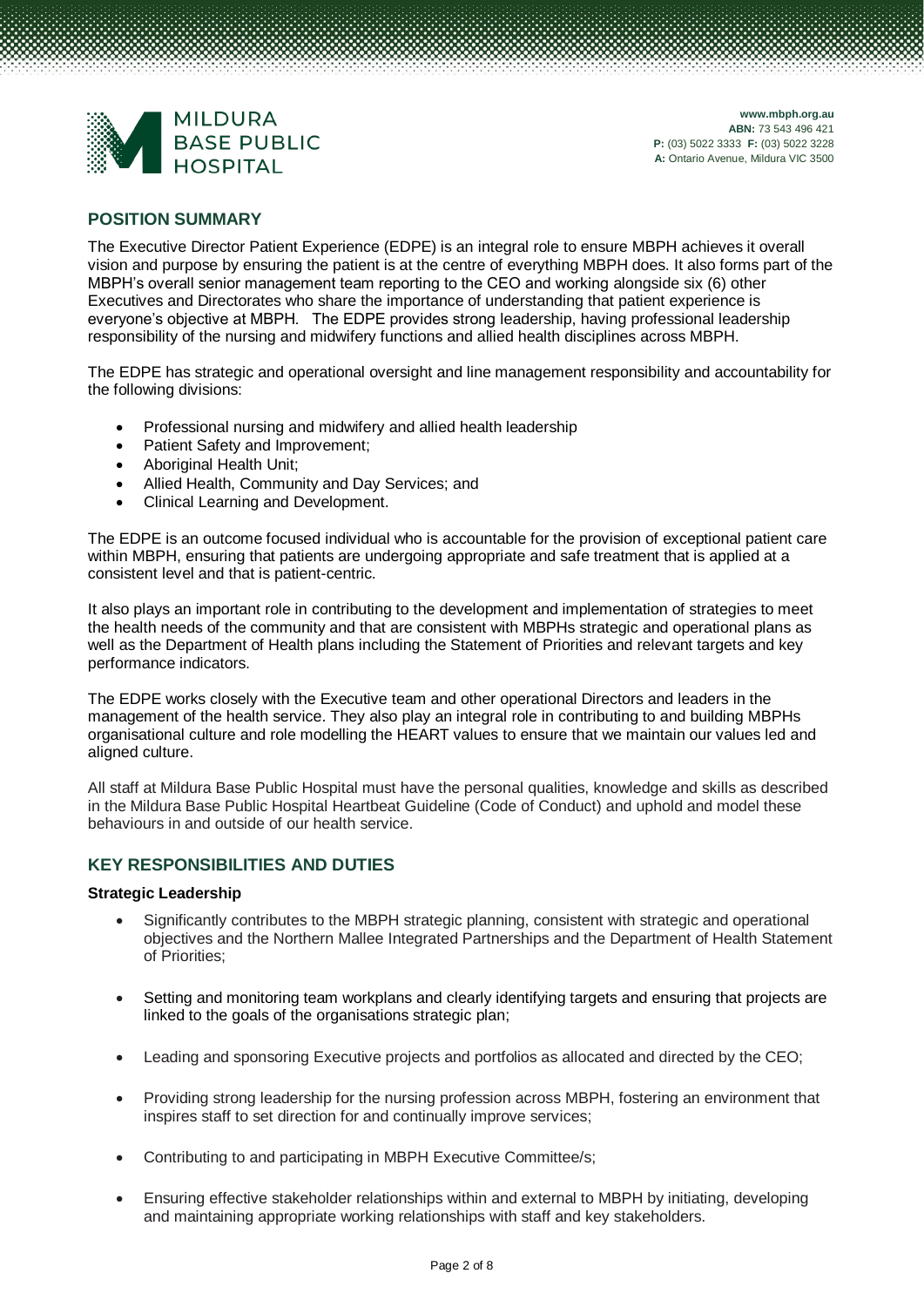

- Leading and sponsoring the implementation of major organisational changes in partnership with other MBPH senior managers including assisting in the development and implementation of workforce programs and planning such as Heartbeat, Patient Safety and Improvement etc
- Enhancing and maintaining MBPH effectiveness as a teaching hospital in relation to Nursing and Midwifery by developing and fostering effective working relationships with universities and educational institutions and other government and non-government agencies
- Identify innovative nursing and midwifery approaches to improve the provision of patient outcomes within our health service;
- Ensuring appropriate clinical governance within Nursing and Midwifery align with corporate governance across the MBPH in conjunction with Director Strategy and Governance;
- Providing leadership for the development and implementation of enterprise bargaining arrangements for all nursing staff across MBPH;
- Providing a standard of excellence in customer service. This will be measured internally via staff surveys and externally via customer and community feedback to ensure that the organisation is delivering professional and efficient customer service;
- Actively participate as a key member of the MBPH Executive Team and support colleagues in ensuring high performance of the Executive as a functional unit.

#### **Patient Experience**

- Provide effective leadership, management, direction and development of quality activities across MBPH to ensure the patient receives a positive experience and exceptional patient care;
- Developing and implementing effective policies, strategies, protocols and mechanisms for consumer participation in health service planning and decision-making in the community;
- Ensuring consumers have ready access to mechanisms for complaint and compliment through an effective complaints management system.
- Building organisational capacity to enhance patient (consumer) experiences and respond effectively to consumer feedback.
- Reviewing consumer complaints and ensuring they inform service planning and delivery and continuous improvement across MBPH.
- Ensuring consumer complaints are investigated including assessment of potential for litigious action / clinical risk and corrective action implemented.
- Coordinating specific projects relating to Consumer participation which support open decisionmaking.
- Attendance at Community Collaborative Committee as the Executive Sponsor.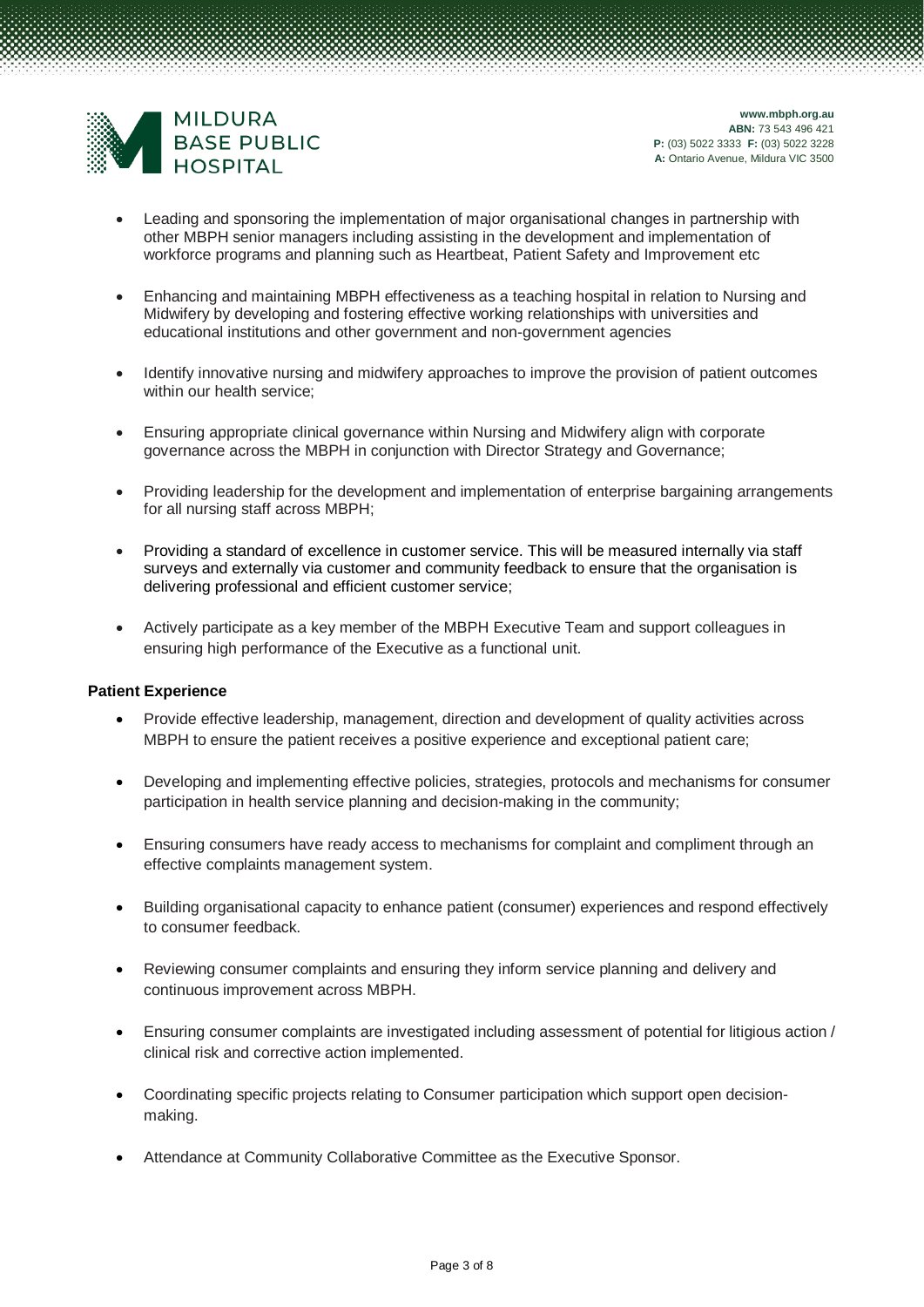

#### **Workforce and Nursing Leadership**

- In nursing and midwifery teams foster a culture of leadership, accountability, innovation, continuous improvement and respectful behaviour aligned to MBPH HEART values;
- Nursing and Midwifery governance covering credentialing, standards of practice, education policy and advanced practice;
- In nursing and midwifery teams foster a culture of leadership, accountability, innovation, continuous improvement and respectful behaviour aligned to MBPH HEART values, code of conducted and professional standards of practice;
- Leading the development of workforce plans to ensure a skilled, qualified, and competent nursing and midwifery workforce aligned with MBPH future clinical directions and models of care in conjunction with and support from Executive Director People and Culture;
- Leading the change management processes relating to the development and implementation of new work roles and work practice change within nursing and midwifery consistent with the MBPH strategic plan, future clinical directions and models of care;
- In conjunction with the Executive Director People and Culture, leading the development and implementation of recruitment and retention strategies for the nursing and midwifery staff at MBPH;
- Ensuring that a safe and healthy work environment, free from discrimination is provided for employees;
- Providing for the achievement of high quality, contemporary nursing and midwifery practices across MBPH by ensuring professional leadership and vision to all nurses and midwives and promoting the ongoing professional development of nurses and midwives;
- Promoting the provision of clinical training and education programs that will enable the effective delivery of services by MBPH, and being a contributing member of the Learning and Organisational Development Committee;
- Encouraging clinical research generally and facilitating research into nursing and midwifery practice
- Fostering a conducive learning environment where innovation is encouraged;
- Provide regular supervision, training opportunities, coaching, mentoring and guidance to direct reports.

#### **Financial accountability**

- The financial, operational and strategic performance of the division and each of its directorates ensuring all operate within the approved budget.
- **C**ontribute to all clinical/ non-clinical reporting including qualitative and quantitative analysis as required accurately and within time constraints**.**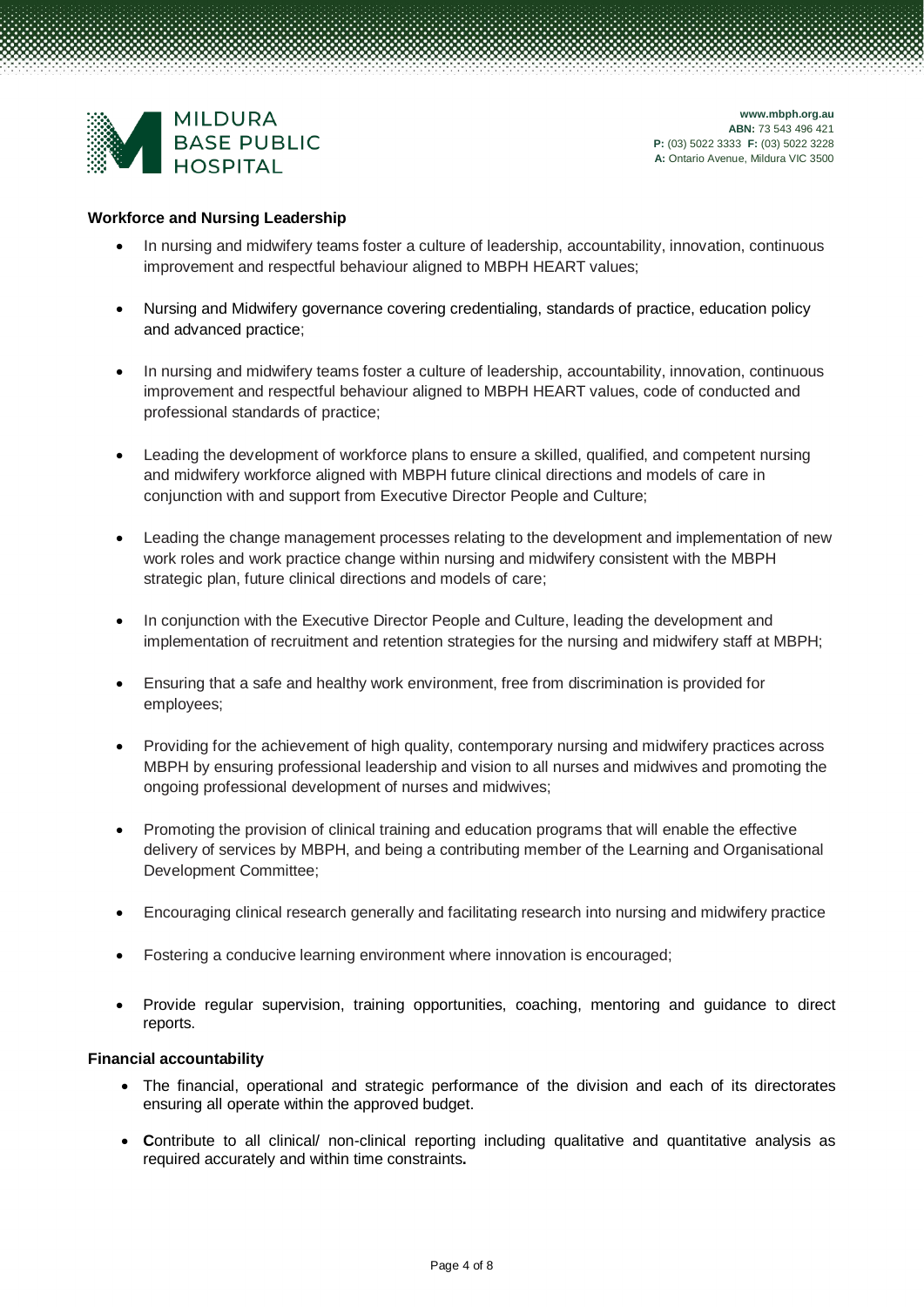

- **Co**mply with all delegated authorities and limits and actively communicate any problems, changes or issues that senior management should be aware of. It will also be conscious of the quality, risk, OH&S and other legislative requirements when implementing systems, processes and practices.
- **Demonstrate strong problem-solving skills, including the ability to develop new processes and make** improvements to processes and services.

#### **Other Accountabilities**

- Ensuring adequate reporting to the Board of Directors, Executive in relation to quality, patient experience and any other matters pertinent to the delivery of safe and effective healthcare.
- To work in partnership with other Executive Directors, managers and staff to ensure appropriate continuity of care and linkages both within and outside MBPH and contribute to the performance of the Executive as an effective team.
- Ensuring operational risks are identified, documented and actively managed.
- Providing mentorship for senior staff and managers.
- Promoting nursing and midwifery staff satisfaction and skills, and ensure the most efficient utilisation of resources in the provision of high quality patient care.
- Remaining informed of current workplace concerns and, with relevant managers, work to effect a resolution which is satisfactory to the organisation whilst providing industrial relations support.
- Promoting multidisciplinary quality improvement initiatives aimed at the enhancement of clinical practice.
- Quality and Risk including management and oversight of all clinical governance systems and accreditations.
- Oversees compliance of organisational wide National Safety and Quality Health Service Standards and required activities to ensure MBPH is compliant and is everyday accreditation ready.

#### **GENERAL RESPONSIBILITIES**

Employees are required to comply with the **Victorian Government's Code of Conduct**. All staff must ensure they comply with **policies, procedures** and standard ways of work practices when carrying out their work.

Employees are responsible to take reasonable care of their own **health and safety** and the safety of others, to cooperate with the group's OH&S policies and to participate in appropriate safety education and evaluation activities. All staff are expected to participate in reporting any health, safety and wellbeing issues. All staff must adhere to the policies and procedures as set out in the hospital's **infection control** manuals.

All information concerning Mildura Base Public Hospital, its patients, clients, residents and staff should remain strictly **confidential**. Any unauthorised disclosure of such information may result in disciplinary action. As a Mildura Base Public Hospital employee you have a responsibility to participate in and commit to ongoing **quality improvement** activities using the framework of the NSQHSS (National Safety and Quality Health Service Standards).

Any breach in compliance to any of the above general responsibilities may result in disciplinary action.

#### **KEY SELECTION CRITERIA**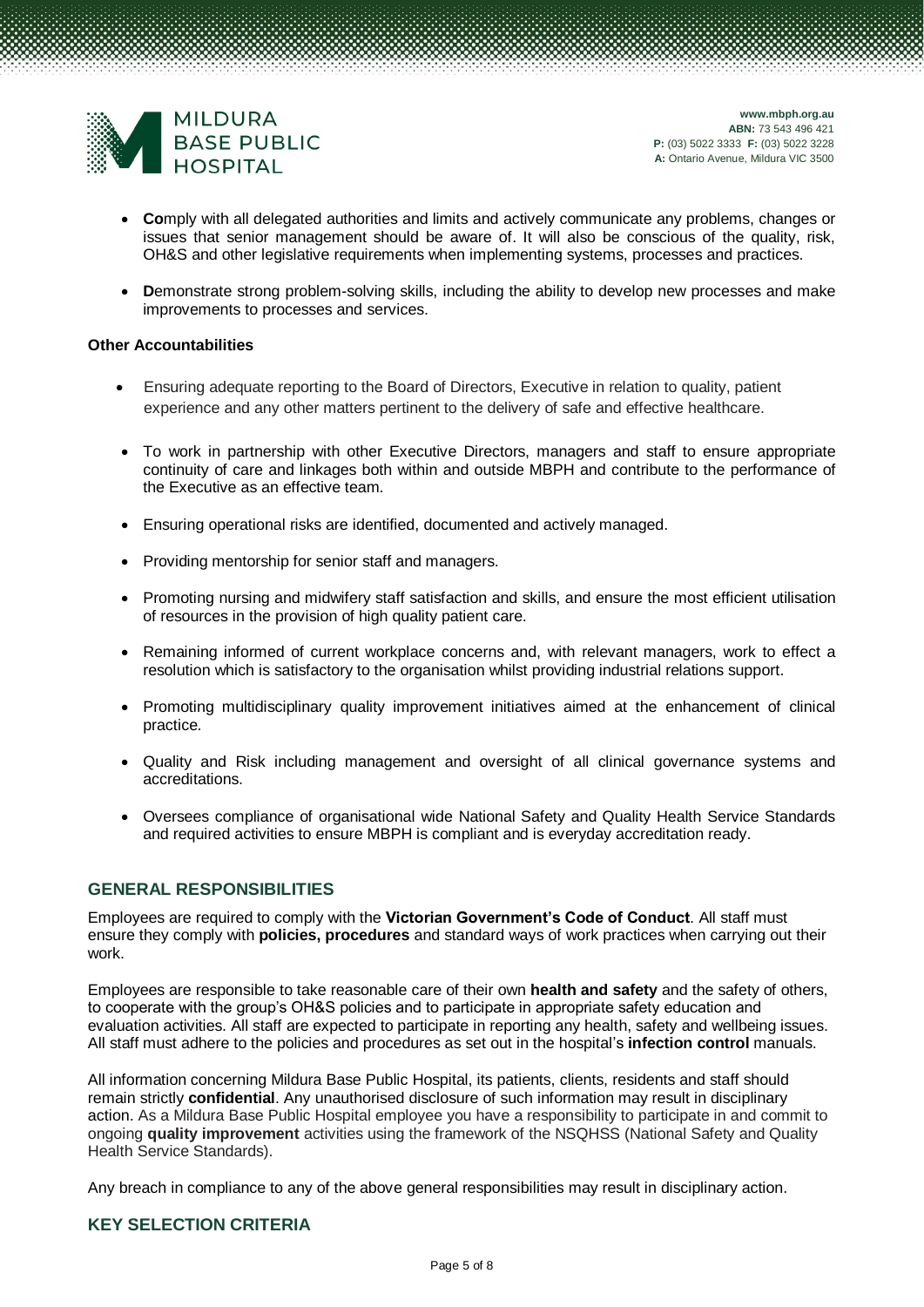

#### **Qualifications / Certificates**

- Current registration as a Registered Nurse with the Australian Health Practitioner Regulation Agency and preferred postgraduate qualification in health, business or management.
- A minimum of at least 8-10 years' experience in a senior leadership role.

#### **Specialist Expertise**

- *Leadership and People Management:* extensive experience in a senior management position in healthcare with demonstrated success in nursing and midwifery leadership; capacity to communicate a vision that generates enthusiasm and commitment to build a high performing team; proven ability to align teams with the organisational values and goals through effective people management and modelling; a style that encourages new and different approaches and solutions to deliver benefits beyond consumer or stakeholder expectations. Demonstrated commitment to the education, development and well-being of staff and ability to build leadership capacity within a large complex health workforce.
- *Policy Skills:* a thorough understanding of contemporary nursing, midwifery and health policy issues; understanding of healthcare standards and compliance frameworks and how they apply to the provision of safe and high quality healthcare services; proven ability to build trusting relationships with stakeholders to inform policy development and gain commitment to implementation.
- *Communication Skills:* able to clearly and confidently communicate with people at all levels in both the public and private sectors as well as with Government and media; able to handle difficult and sensitive communications well; strong written skills to produce documentation with key messages and information required for decision making; proven ability to deliver clear, sequential and succinct presentations.
- *Change Management and Influencing Skills:* ability to effectively negotiate with consumers/ stakeholders to achieve desired outcomes; experience in promoting and driving change using broad influencing skills to overcome barriers and gain support, and experience in leading services or organisations through times of extensive change.
- *Organisational and Strategic Thinking***:** demonstrated record of achievement within a complex health care environment; able to formulate and establish an integrated approach to achieve organisational objectives based on an in-depth understanding of strategic directions; effective at using references and networks to gather strategic information from local, national and overseas resources; ability to focus on activities and projects that will bring the best long-term return for the organisation.
- *Financial and Resource Management:* demonstrated record of managing resources and meeting financial targets; able to guide and challenge others to seek more efficient ways of doing things.

#### **Personal Qualities, Knowledge and Skills**

• *Relationship Building:* forges useful partnerships with people across business areas, functions and organisations; builds trust through consistent actions, values and communication*.*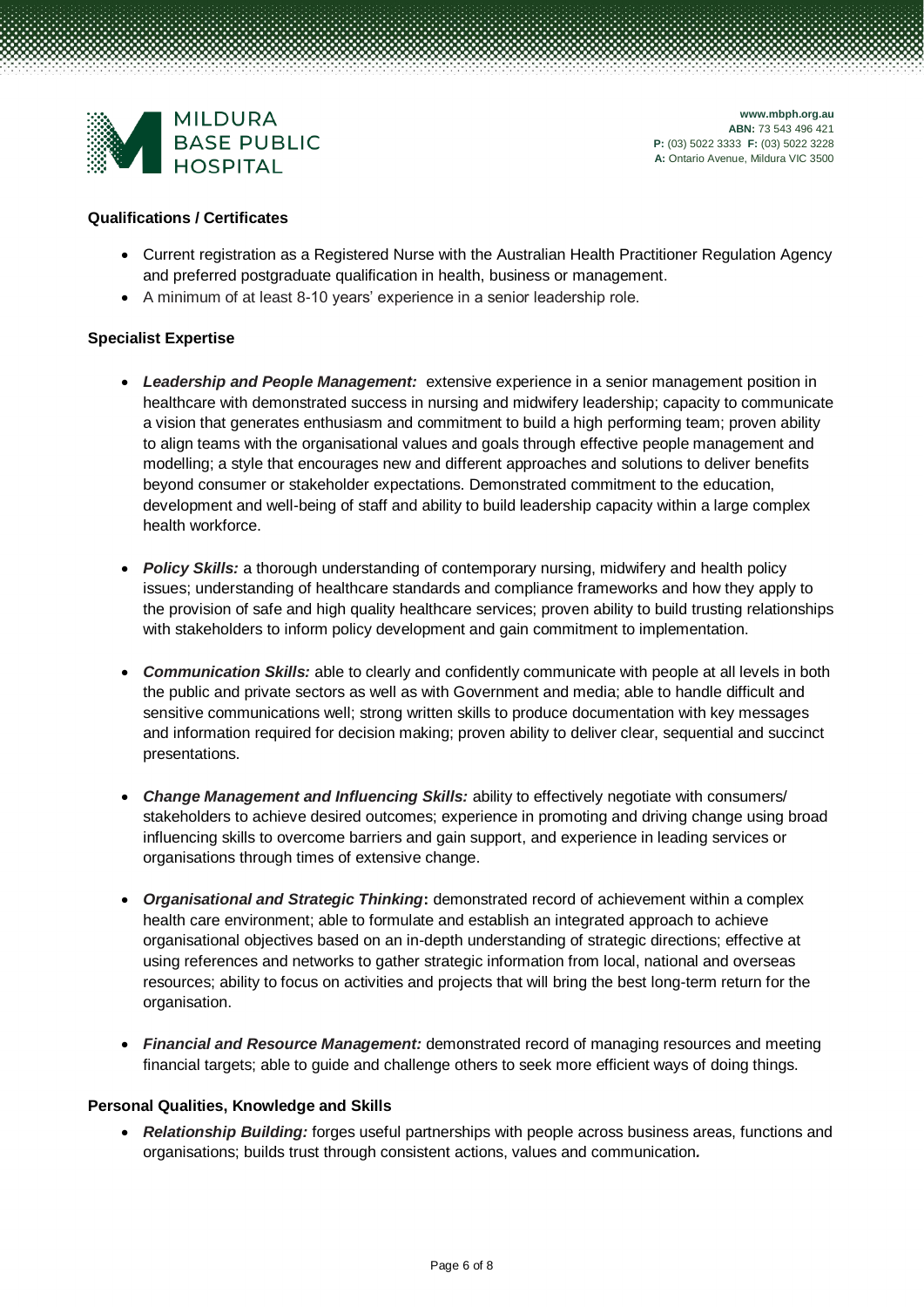

- *Conceptual and analytical ability:* Deals with concepts and complexity comfortably; uses analytical and conceptual skills to reason through problems; has creative ideas and has the energy and drive to project how these can link to innovations.
- *Customer Focussed:* actively seeks to meet consumer needs and ways to improve services; is committed to delivering high quality outcomes for consumers.
- *Integrity***:** committed to the public interest; operates in a manner that is consistent with the organisation's code of conduct; inspires trust by treating all fairly.

#### **MANDATORY REQUIREMENTS**

#### **National Police Record**

A current and satisfactory National Police Record Check must be presented to Human Resources by all new staff prior to commencement at Mildura Base Public Hospital.

#### **Registration with Professional Association**

For example, AHPRA, AHRI, etc. The work to be performed is set out in this position description and, where relevant, any professional standards and codes of conduct and ethics issued by the relevant professional association.

#### **Immunisation Requirements**

As part of your employment conditions, you may be asked to provide documented evidence of healthcare worker immunisation or immunity to communicable vaccine-preventable diseases prior to commencing employment with MBPH. Each staff member has a responsibility to comply with the MBPH's various infection control policies and procedures. All staff are required to have a current influenza vaccination prior to commencement at MBPH.

#### **Drivers Licence**

A current Victorian driver's licence is required for this position.

*All Mildura Base Public Hospital sites, workplaces and vehicles are smoke free.*

*This position description is intended to describe the general nature and level of work that is to be performed by the person appointed to the role. It is not intended to be an exhaustive list of all responsibilities, duties and skills required. Any elements of this document may be changed at Mildura Base Public Hospital's discretion and activities may be added, removed or amended at any time.*

#### **ACKNOWLEDGEMENT BY EMPLOYEE**

I acknowledge having received and read the content of this position description (including but not limited to aspects of the role contained within) and understand the requirements of the position.

Employee Name:

Employee Signature:

Date: